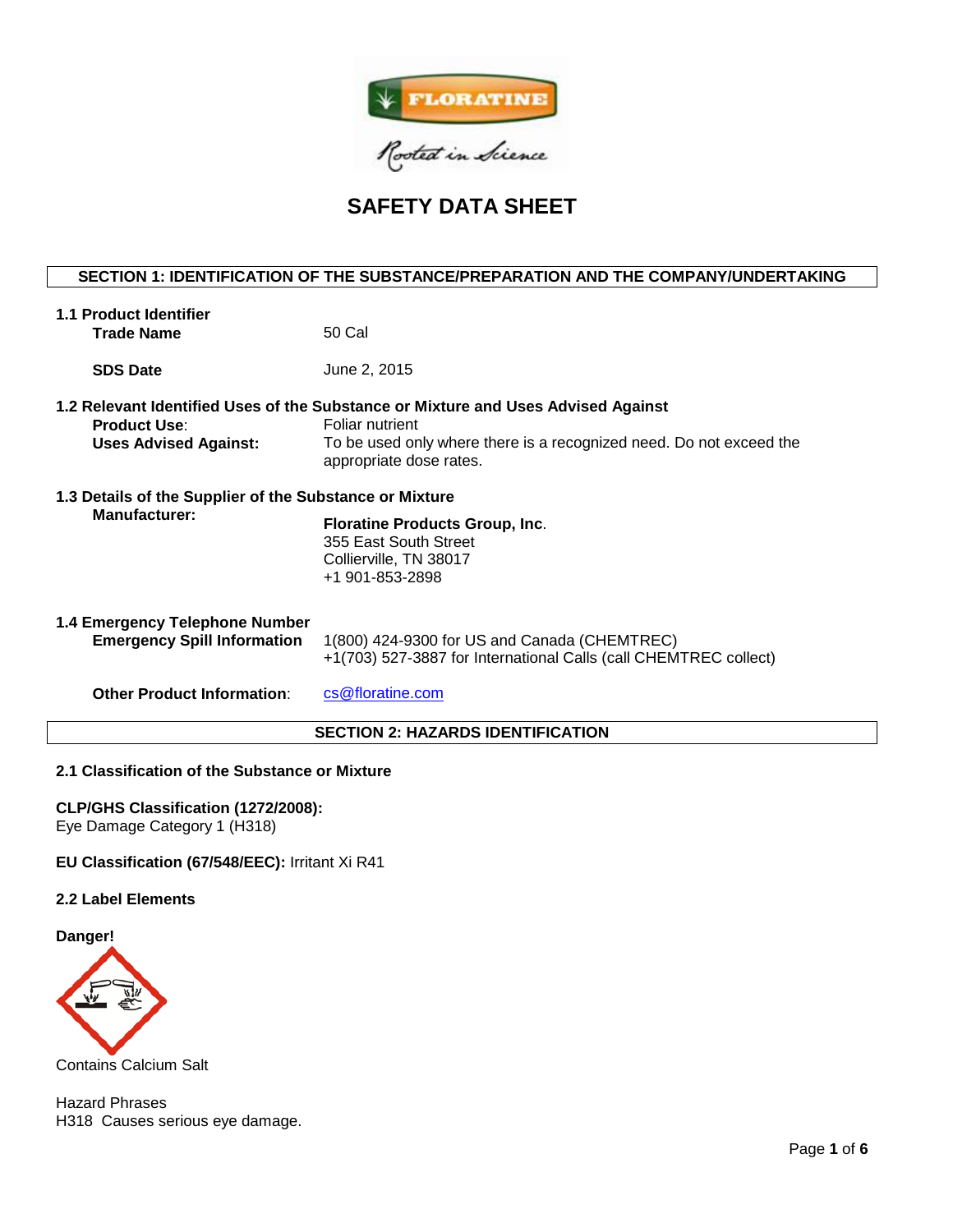# **2.3 Other Hazards:** None

# **SECTION 3: COMPOSITION/INFORMATION ON INGREDIENTS**

### **3.2 Mixtures**

| <b>Chemical Name</b> | <b>CAS Number /</b><br><b>EINECS Number /</b><br><b>REACH Reg. Number</b> | $%$ (w/w) | <b>EU Classification</b><br>(67/548/EEC) | <b>CLP/GHS Classification</b><br>(1272/2008) |  |
|----------------------|---------------------------------------------------------------------------|-----------|------------------------------------------|----------------------------------------------|--|
| Calcium Salt         | Proprietary                                                               | 20-30%    | Xn, Xi R22, R41                          | Acute Tox 4 (H302)<br>Eye Dam. 1 (H318)      |  |
| ----<br>- - -<br>.   |                                                                           |           |                                          |                                              |  |

See Section 16 for full text of GHS and EU Classifications.

# **SECTION 4: FIRST AID MEASURES**

### **4.1 Description of First Aid Measures**

### **First Aid**

- **Eye contact:** Immediately flush eye with water for at least 15 minutes while lifting the upper and lower lids. Get immediate medical attention.
- **Skin contact:** Wash with soap and water. Get medical attention if irritation develops.
- **Inhalation:** Remove victim to fresh air. Get medical attention if irritation persists.
- **Ingestion:** Do not induce vomiting unless directed to do so my medical personnel. If the person is alert, have them rinse their mouth with water and sip one glass of water. Immediately call a poison center of physician for advice. Never give anything my mouth to an unconscious or drowsy person.

# **See Section 11 for more detailed information on health effects.**

**4.2 Most Important symptoms and effects, both acute and delayed:** Causes severe eye irritation or damage. May cause skin irritation on prolonged or repeated use. Ingestion may cause gastrointestinal irritation with nausea and diarrhea.

**4.3 Indication of any immediate medical attention and special treatment needed**: If eye contact occurs, get immediate medial attention.

# **SECTION 5: FIREFIGHTING MEASURES**

**5.1 Extinguishing Media:** Use any media that is suitable for the surrounding fire. Water can be used to cool fire exposed containers

**5.2 Special Hazards Arising from the Substance or Mixture Unusual Fire and Explosion Hazards:** None **Combustion Products:** Not combustible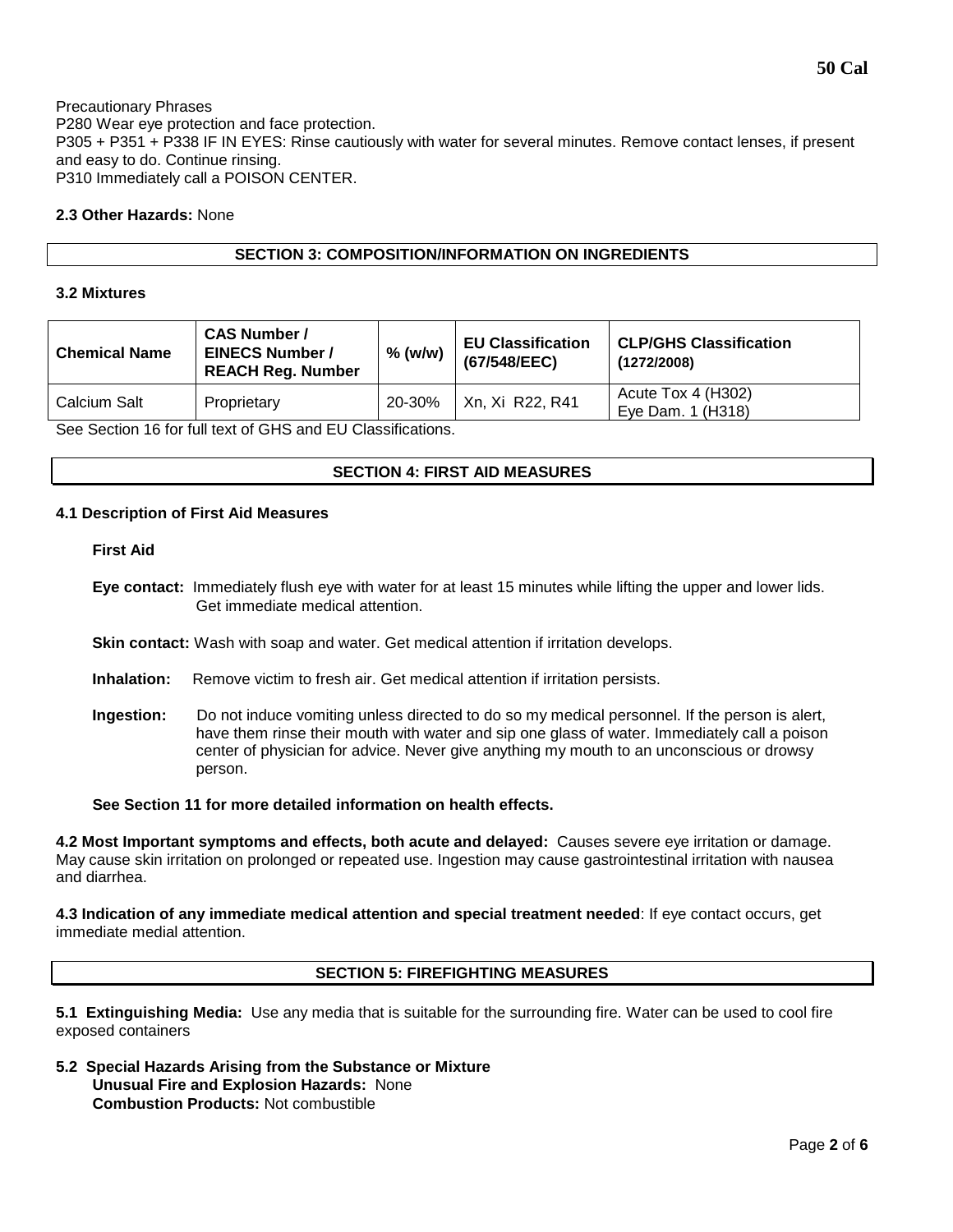**5.3 Advice for Fire-Fighters:** Self-contained breathing apparatus and protective clothing should be worn in fighting fires involving chemicals. Determine the need to evacuate or isolate the area according to your local emergency plan. Use water spray to keep fire exposed containers cool.

# **SECTION 6: ACCIDENTAL RELEASE MEASURES**

#### . **6.1 Personal Precautions, Protective Equipment and Emergency Procedures:**

Wear appropriate protective equipment. Avoid direct contact with spilled material.

### **6.2 Environmental Precautions:**

Prevent entry in storm sewers and waterways. Report spill as required by local and national regulations.

# **6.3 Methods and Material for Containment and Cleaning Up:**

Collect with an inert absorbent material and place in an appropriate container for disposal. Wash spill site with water. Contain large spills and collect as much liquid as possible into containers for use.

# **6.4 Reference to Other Sections:**

Refer to Section 8 for personal protective equipment, and Section 13 for disposal information.

# **SECTION 7: HANDLING and STORAGE**

# **7.1 Precautions for Safe Handling**:

Avoid eye and prolonged skin contact. Use with adequate ventilation. Use reasonable care in handling. Do not eat, drink or smoke while using product. Wash thoroughly with soap and water after handing.

# **7.2 Conditions for Safe Storage, Including any Incompatibilities**:

Protect containers from physical damage. Keep from freezing. Keep containers closed. Empty containers retain product residues. Follow all SDS precautions in handling empty containers. Store away from food and feed. Store away from oxidizing materials.

#### **7.3 Specific end use(s):**

**Industrial uses:** None identified **Professional uses:** Foliar nutrient

# **SECTION 8: EXPOSURE CONTROLS/PERSONAL PROTECTION**

# **8.1 Control Parameters:**

| <b>Chemical Name</b> | US OEL           | EU IOEL          | UK OEL           | <b>Biological Limit</b><br>Value |
|----------------------|------------------|------------------|------------------|----------------------------------|
| Calcium Salt         | None Established | None Established | None Established | None Established                 |

#### **8.2 Exposure Controls:**

**Recommended Monitoring Procedures:** None.

**Appropriate Engineering Controls:** Good outdoor ventilation should be adequate under normal conditions.

#### **Personal Protective Measurers**

**Eye/face Protection:** Chemical goggles recommended to prevent eye contact.

**Skin Protection:** Impervious clothing is recommended if needed to avoid prolonged/repeated skin contact.

**Hands:** Impervious gloves are recommended if needed to avoid prolonged/repeated skin contact.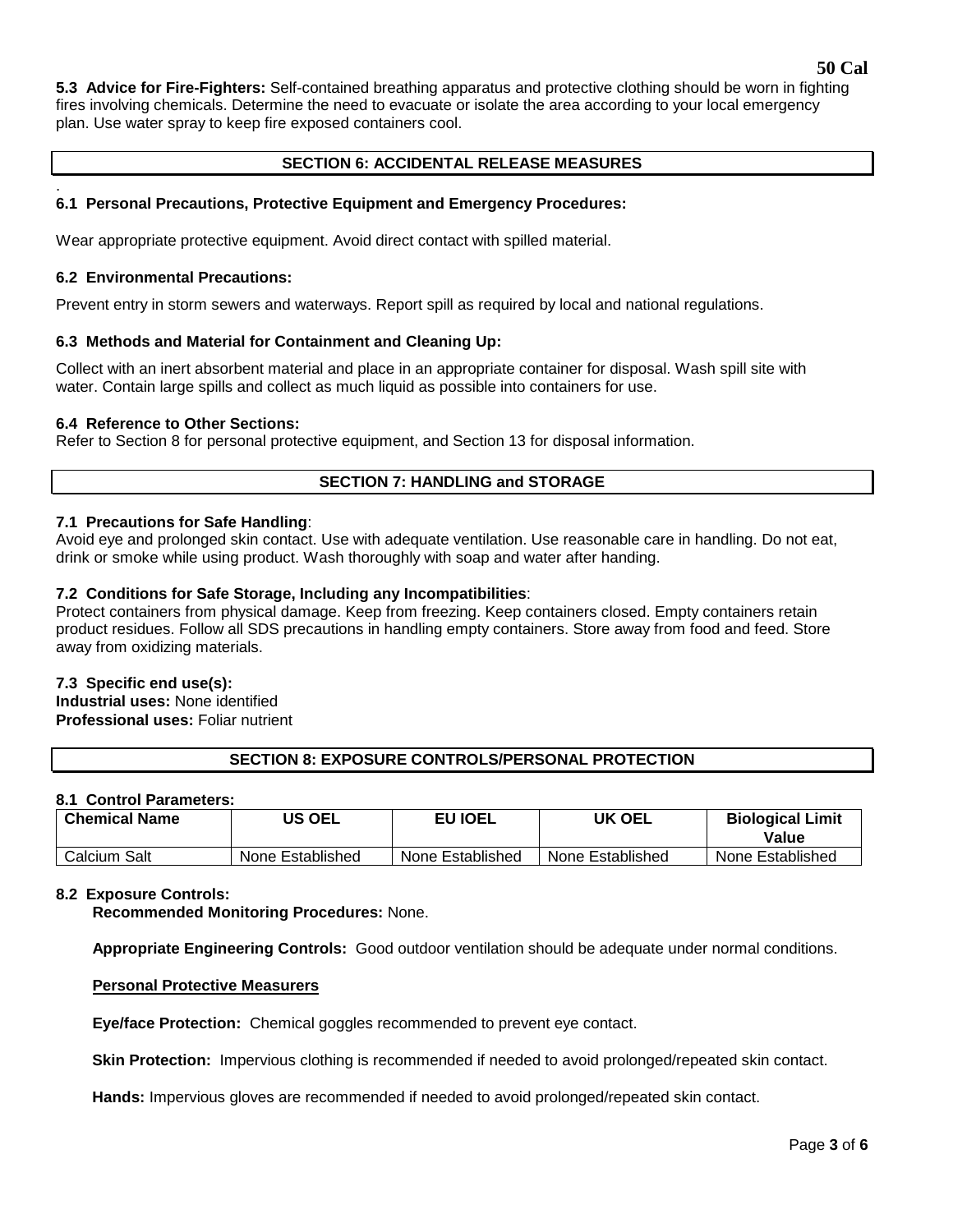**Respiratory Protection:** None needed under normal use conditions with adequate ventilation. If mists are irritating, an approved particulate respirator can be used. Use respirators in accordance with local and national regulations.

**Other protection:** Suitable washing facilities should be available in the work area.

### **SECTION 9: PHYSICAL and CHEMICAL PROPERTIES**

### **9.1 Information on basic Physical and Chemical Properties**

**Appearance:** Dark brown liquid **Odor:** Slightly Sweet **Odor Threshold:** Not available **pH: 7.5 Melting/Freezing Point:** Not available **Boiling Point: 100°C**<br>**Flash Point: None Boiling Point: None Lower Flammability Limit:** None **Upper Flammability Limit:** None **Vapor Density(Air=1):** Not available **Relative Density:** 1.20 **Viscosity: Not established Oxidizing Properties: None Oxidizing Properties: None <b>Specific Gravity (H<sub>2</sub>O= 1):** 1.20<br> **Molecular Formula:** Mixture **State of Molecular Weight: Mixture** 

**Evaporation Rate: Not determined Vapor Pressure:** > 1

**Solubility:** Complete **Octanol/Water Partition Coefficient:** Not established Autoignition Temperature: None **Decomposition Temperature:** Not applicable<br> **Viscosity:** Not established **Decomposition Temperature: None Molecular Weight: Mixture** 

**9.2 Other Information:** None available

# **SECTION 10: STABILITY and REACTIVITY**

- **10.1 Reactivity:** Not reactive under normal conditions
- **10.2 Chemical Stability:** Stable.
- **10.3 Possibility of Hazardous Reactions:** None known.
- **10.4 Conditions to Avoid:** Avoid freezing.
- **10.5 Incompatible Materials:** Incompatible with oxidizing agents.
- **10.6 Hazardous Decomposition Products:** Decomposition may produce oxides of carbon and calcium.

# **SECTION 11: TOXICOLOGICAL INFORMATION**

**11.1 Information on Toxicological Effects:** 

### **Potential Health Effects:**

- **Eye Contact:** Causes irritation with redness and tearing. Eye damage may occur.
- **Skin contact:** Prolonged skin contact may cause irritation.
- **Inhalation:** Excessive inhalation of mists may cause upper respiratory tract irritation.
- **Ingestion:** Swallowing may cause gastrointestinal effects including nausea, diarrhea and stomach discomfort.

#### **Acute toxicity:**

No acute toxicity data available for the product. Calculated ATE for the mixture: Oral LD50 3802 mg/kg Calcium salt: Oral rat LD50 1000 mg/kg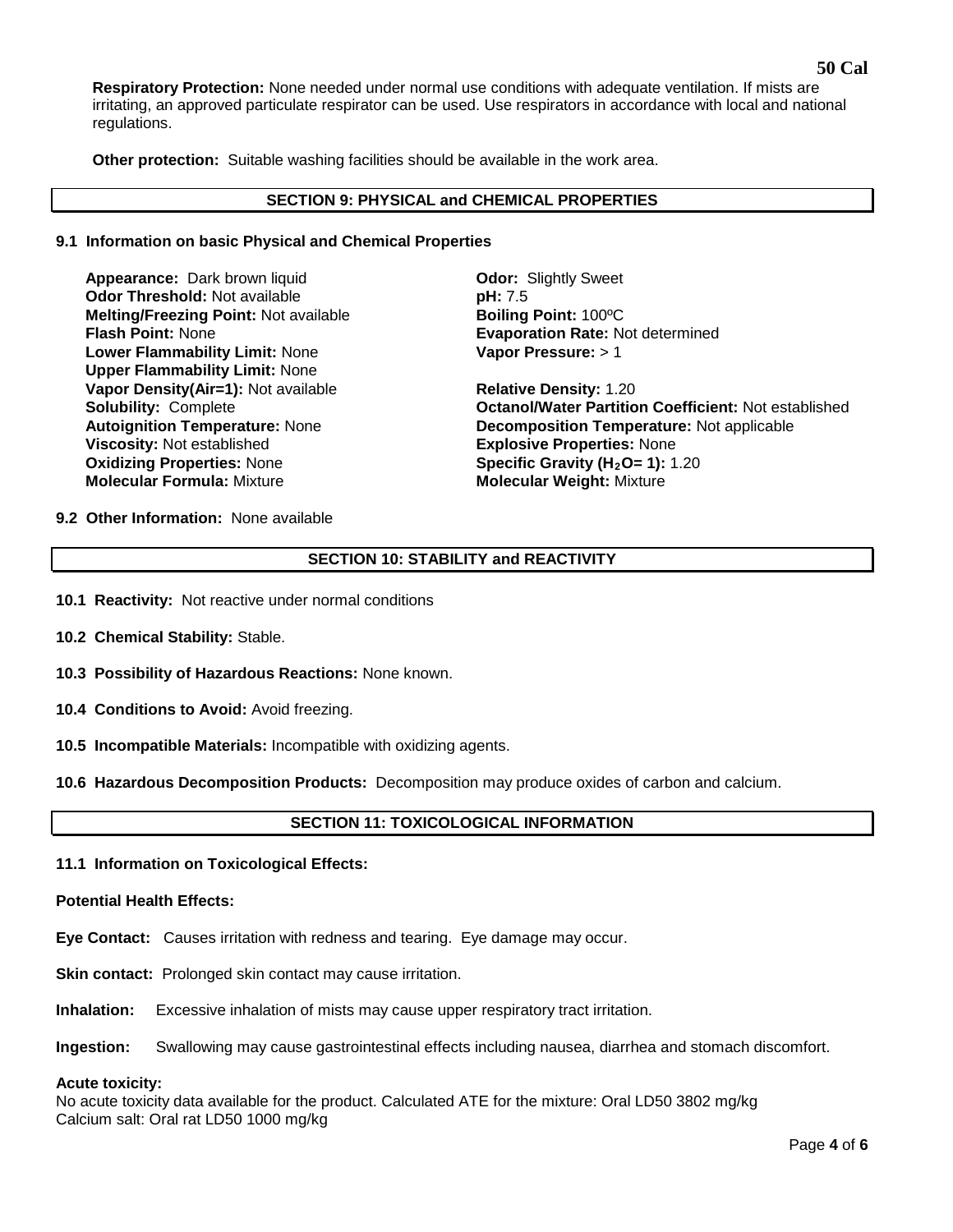**Skin corrosion/irritation:** No data available. Calcium salt is not irritating to rabbit skin.

**Eye damage/ irritation:** Calcium salt cause irreversible damage in rabbit eyes.

**Respiratory Irritation:** No data available. Expected to cause only temporary irritation.

**Respiratory Sensitization:** No data available

**Skin Sensitization:** Calcium salt was negative in a mouse local lymph node assay (based on structurally similar chemicals).

**Germ Cell Mutagenicity:** Calcium salt was negative in the AMES test, in vitro mammalian chromosome aberration test and an in vitro mammalian cell gene mutation assay (based on structurally similar chemicals)

**Carcinogenicity:** No data available. None of the components of this product are listed as carcinogens by IARC or the EU Dangerous Substances Directive.

**Reproductive Toxicity:** No data available. Not expected to cause reproductive or developmental toxicity.

### **Specific Target Organ Toxicity**:

Single Exposure: No data available

Repeat Exposure: No data available

# **SECTION 12: ECOLOGICAL INFORMATION**

#### **12.1 Toxicity:** No data available

Calcium salt: 96 hr LC50 Oncorhynchus mykiss >98.9 mg/L; 48 hr EC50 daphnia magna 490 mg/kg (based on structurally similar chemical)

**12.2 Persistence and degradability:** Biodegradation is not applicable to inorganic substances such as calcium salt.

**12.3 Bioaccumulative Potential:** No data available. Not expected to be bioaccumulative.

**12.4 Mobility in Soil:** In the soil, product follows natural cycle to provide plant nutrients.

**12.5 Results of PVT and vPvB assessment:** Not required.

**12.6 Other Adverse Effects:** No data available.

# **SECTION 13: DISPOSAL CONSIDERATIONS**

### **13.1 Waste Treatment Methods:**

Dispose in accordance with local/ and national regulations. Not considered hazardous waste according to EU regulations.